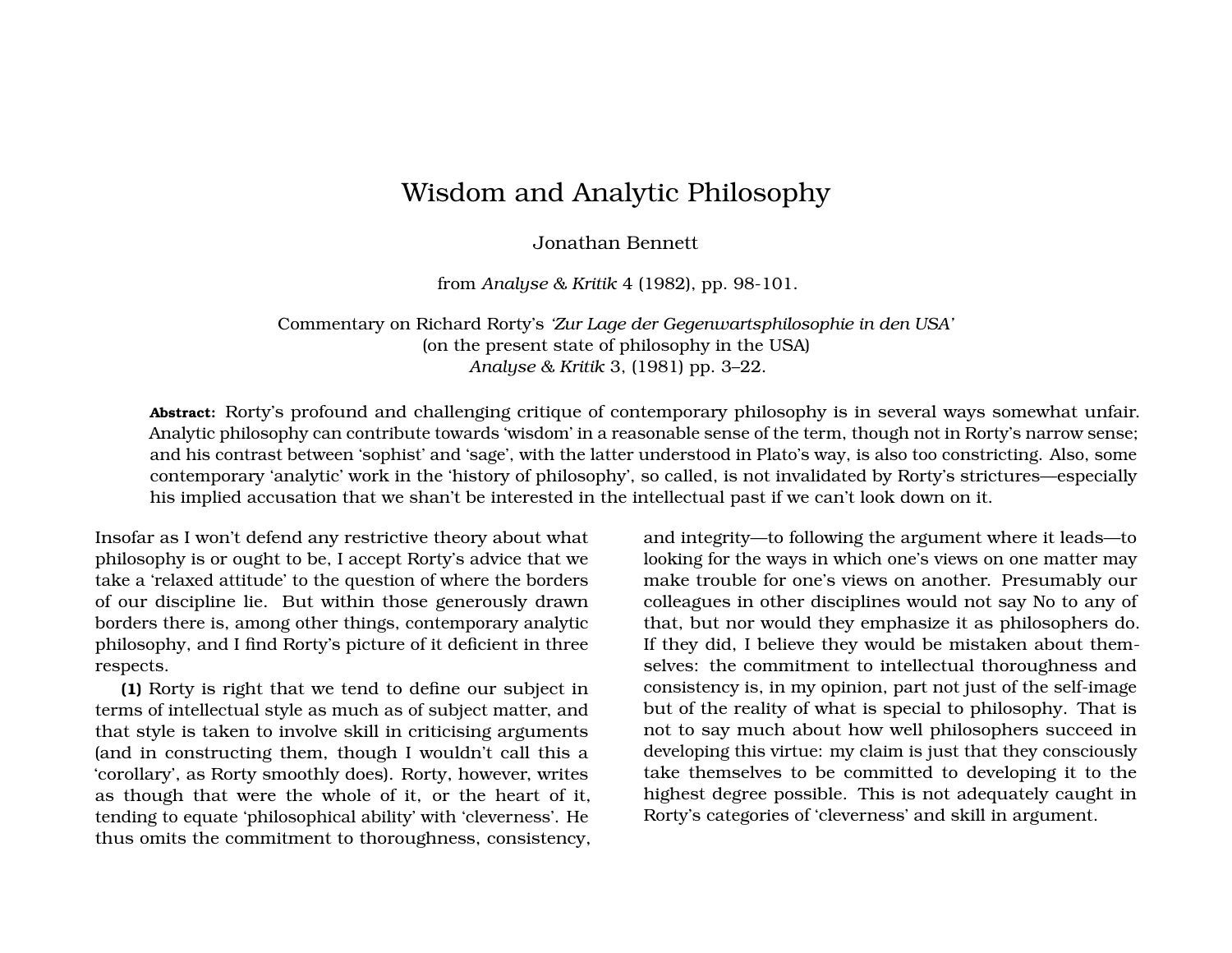**(2)** When that element is added to the picture, it provides a ground for thinking of philosophy—even 'analytic' philosophy—as not just the hatred of stupidity but also the love of wisdom. There is a reasonable way of taking the word 'wise' in which a man will be helped to be 'wise' by his trying to make all the parts of his thought hang together, trying for unity and breadth, especially if breadth is sought through depth. **(**If the word 'depth' begs the question, then replace it: '. . . especially if breadth is sought in a disciplined and rigorous manner, and not merely as the self-indulgent search for pleasing word-patterns'.**)** There are two reasons for this. One is that intellectual wholeness is a part of, or a kind of, wisdom. To the extent that my thoughts about what would have been the case if. . . are connected in intelligible ways with my thoughts about natural law, and these with my thoughts about the concept of value, and those in turn with my thoughts about my own death—to that extent do I not participate in 'the virtues of the sage'? The other is that the kind of thoroughness and rigour to which analytic philosophy is dedicated is humbling, and intellectual humility is another part of wisdom. Today's analytic philosophers perhaps don't appear obviously humble; but the humility I am talking about is not very visible, because it is not a smile on the face of the discipline but rather its nerve and sinew. It shows not in modest talk but in certain assumptions about one's chances of being right, and about the inevitability, if one's work is worth anything, that it will be criticised.

Rorty's phrase 'double dollop of self-esteem' is inhibiting: here is an analytic philosopher congratulating himself on how humble his discipline makes him! But although I am shy about seeming to cut such a figure, I refuse to be finally deterred: there is a good question about what virtues of the mind are associated with philosophy as practised these days in the English-speaking world; we must be allowed to counter one answer with a different one; and I don't think that Rorty was trying to suppress disagreement through mockery.

In offering to correct Rorty's picture, I am not laying claim on analytic philosophy's behalf to any 'higher standpoint' or 'mysterious special knowledge about "concepts"' or the rest. I am, however, implicitly questioning his suggestion that analytic philosophers belong on the left-hand side of a sophist/sage antithesis. Perhaps they do, if the line is being drawn and the ground cleared by Plato, but why should we let something as constricting and falsifying as that get in the way of our attempt to understand ourselves? When I watch philosophy actually being done at conferences and workshops and departmental paper-readings and graduate seminars and in private correspondence, I don't see people who 'know something eternal and permanent' trying to communicate their knowledge to one another; but nor do I see mere nimbleness in argument, performances like those of unusually 'clever' lawyers. The contrast between Plato's sage and Plato's sophist is too crude to capture the reality of analytic philosophy as currently practised.

**(3)** Rorty quotes Quine's remark contrasting interest in philosophy with interest in the history of philosophy. That remark, taken in the context Rorty gives it—namely the context of Reichenbach's naiveté about philosophy's past and future—has the effect of putting on the 'history' side of the line something which many of us think to be a living part of the philosophical enterprise—namely doing philosophy in the company of, and with the help of, some of the great philosophers of the past. In Rorty's picture, pre-positivist philosophy comes in only through positivism's condescending picture of it; with that rejected, we are left with a purely contemporary subject, redefining itself day by day through the headlines about what the top departments are up to. Rorty writes: 'We no longer have a story to tell about the